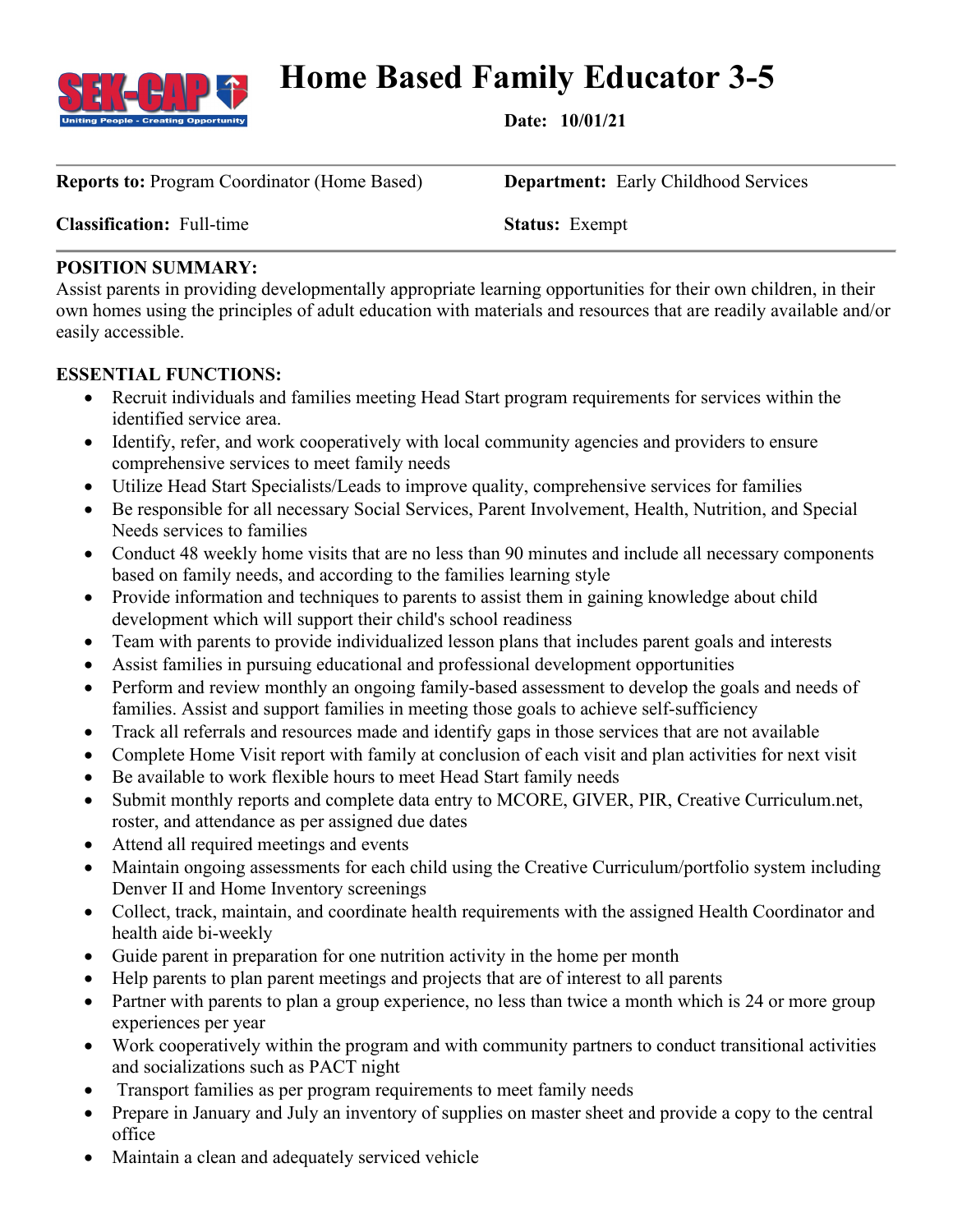- Continue Professional Development as required for your position
- Budget funds for program with assistance from Home Based Program Coordinator
- Ability to work unconventional business hours to meet the family's needs
- Utilize Positive Behavior Support (PBS) strategies to prevent and defuse disruptive behavior
- Comply with Head Start Performance Standards
- Respect and support cultural differences and diverse family structures
- Demonstrate good work habits such as arriving on time and adhering to appropriate break times
- Attend mandatory In-Service trainings and staff meetings
- Responsibility to report any suspected abuse or neglect to appropriate authority
- Advocate for SEK-CAP, Inc. in the community
- Maintain and assure confidentiality and privacy of SEK-CAP, Inc. customers
- Uphold and promote the core values and mission statement of SEK-CAP, Inc.
- Support management decisions both in actions and words
- Other duties as assigned

### **KNOWLEDGE AND EXPERIENCE:**

Essential:

- Basic computer skills on IBM compatible P.C. systems and software.
- Basic operation skills of general office equipment such as photocopiers, faxes, and phone systems.
- Superior interpersonal skills. Ability to get along with diverse personalities. Tactful, mature, and flexible.
- Ability to meet and deal tactfully with the general public and to communicate effectively and clearly both orally and in writing.
- Resourceful and well organized self-starter, needing minimal supervision.
- Ability to establish and maintain positive, effective working relationships with co-workers, community partners, and customers.
- Ability to learn and adapt.

Desired:

- Knowledge of community resources and program resources, referring families as needed.
- Knowledge of Head Start Performance Standards.

# **EDUCATION AND QUALIFICATIONS:**

- Bachelor's degree in Early Childhood or field related degree with Early Childhood Emphasis preferred, State certification in Early Childhood, or CDA credential or obtain CDA after one year's employment
- Obtain First Aid and CPR certification within 30 days
- Successfully complete a physical exam and TB skin test before beginning employment and every three years thereafter, with the exception of a diagnosed medical condition requiring annual exams
- Submit to and pass standard criminal history check
- Submit to and pass standard drug screen test
- Possess current, valid driver's license and be insurable by the organization's motor vehicle insurance carrier

# **PHYSICAL REQUIREMENTS/WORK ENVIRONMENT:**

The physical demands and work environment described here are representative of those that must be met by an employee to successfully perform the essential functions of this job. Reasonable accommodations may be made to enable individuals with disabilities to perform the essential functions.

- Use hands to finger, handle, or feel
- Reach with hands and arms
- Sit or occasionally stand; walk and stoop, kneel, or crouch
- Regularly lift and/or move up to ten pounds